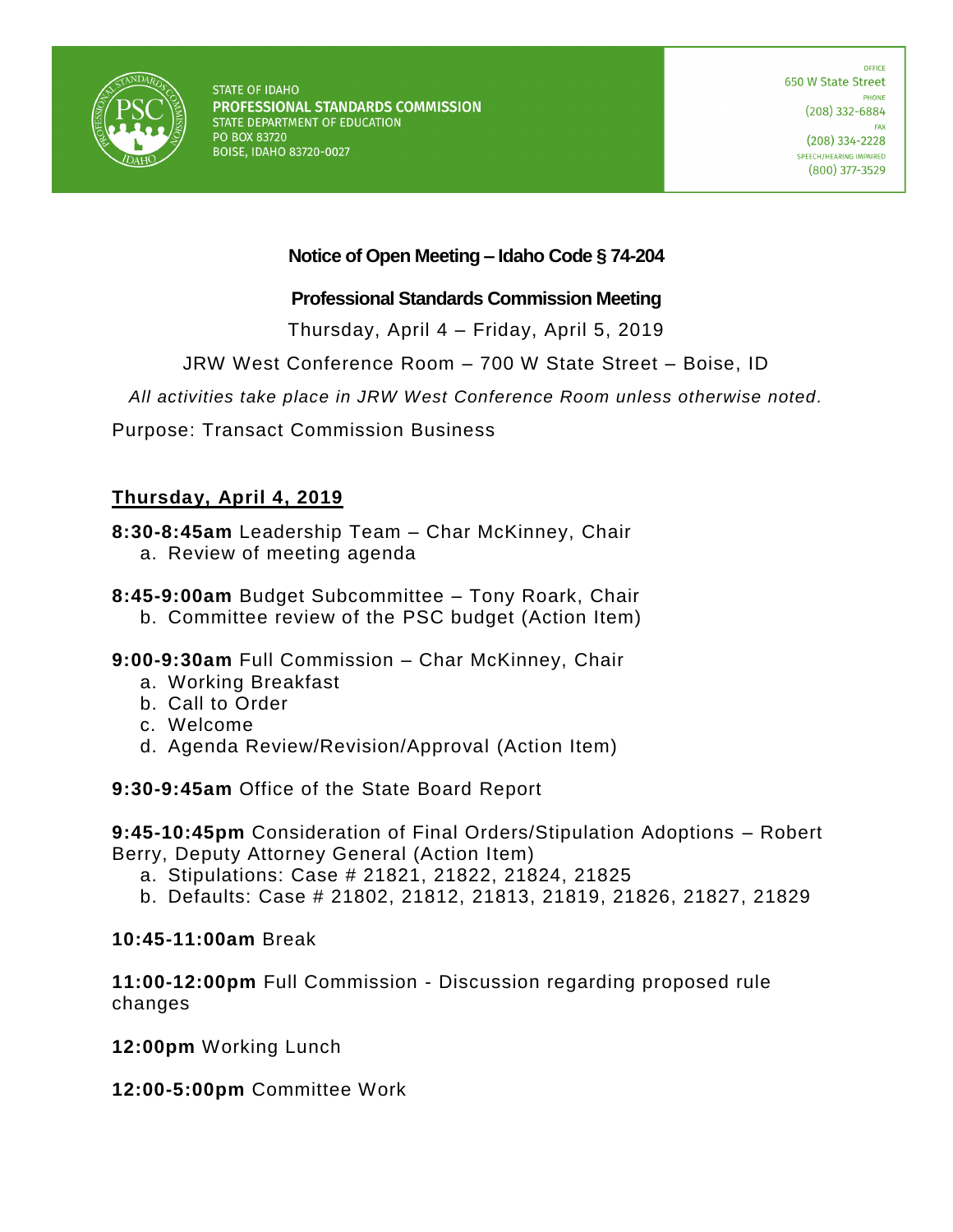- a. *Standards*  Jennifer Snow, Chair
	- 1. Old Business
		- i. Micro-credentialing: update of proposed definition
		- ii. Instructional Technology Endorsement Proposal (non-CTE)
			- from Boise State University (Action Item)
		- iii. Discussion items
			- 1. 5-9 Endorsement Requirement
			- 2. AAQEP and CAEP
	- 2. New Business
		- i. Educator Standards & Endorsement Recommendations from March 2019 negotiated rule-making (Action Item)
		- ii. EPP State Reviews: Report on procedures and training; Micah Lauer, state team review chair
		- iii. EPP Reviews & New Program Proposals (Action Items)
			- 1. BYU-Idaho: Full Program Review State Report, CAEP Report, and Rejoinder
			- 2. Idaho State University: Mid-Cycle Review State Report, and Rejoinder
			- 3. NNU: new program proposal for computer science
			- 4. LCSC: new program proposal for Alternative Authorization – Content Specialist – Mastery Based Pathway
			- 5. College of Idaho: new program proposal for Secondary Math
		- iv. EPP State Reviews: adoption of piloted rubric (Action Item)
		- v. Pro-Ethica
- b. *Authorizations*  Elisa Saffle, Chair (LBJ Executive CR)
	- 1. IDAPA Rule change recommendations from March 2019 negotiated rule-making (Action Item)
	- 2. Review and consider alternative authorization and emergency provisional applications to teach, administrate, or provide pupil services for the 2018-19 school year. Applications considered will have all required components and be received by the certification department by March 21, 2019. (Action Item)
- c. *Executive* Char McKinney, Chair (LBJ Lewis and Clark CR)
	- 1. IDAPA Rule change recommendations from March 2019 negotiated rule-making (Action Item)
	- 2. The Executive Committee will meet to consider whether probable cause exists in ethics cases presented to it and review any counteroffers proposed to it in the following case numbers (Action Item):
		- i. Case # 21901, 21902, 21903, 21904, 21905, 21906, 21907, 21908, 21909, 21910, 21710